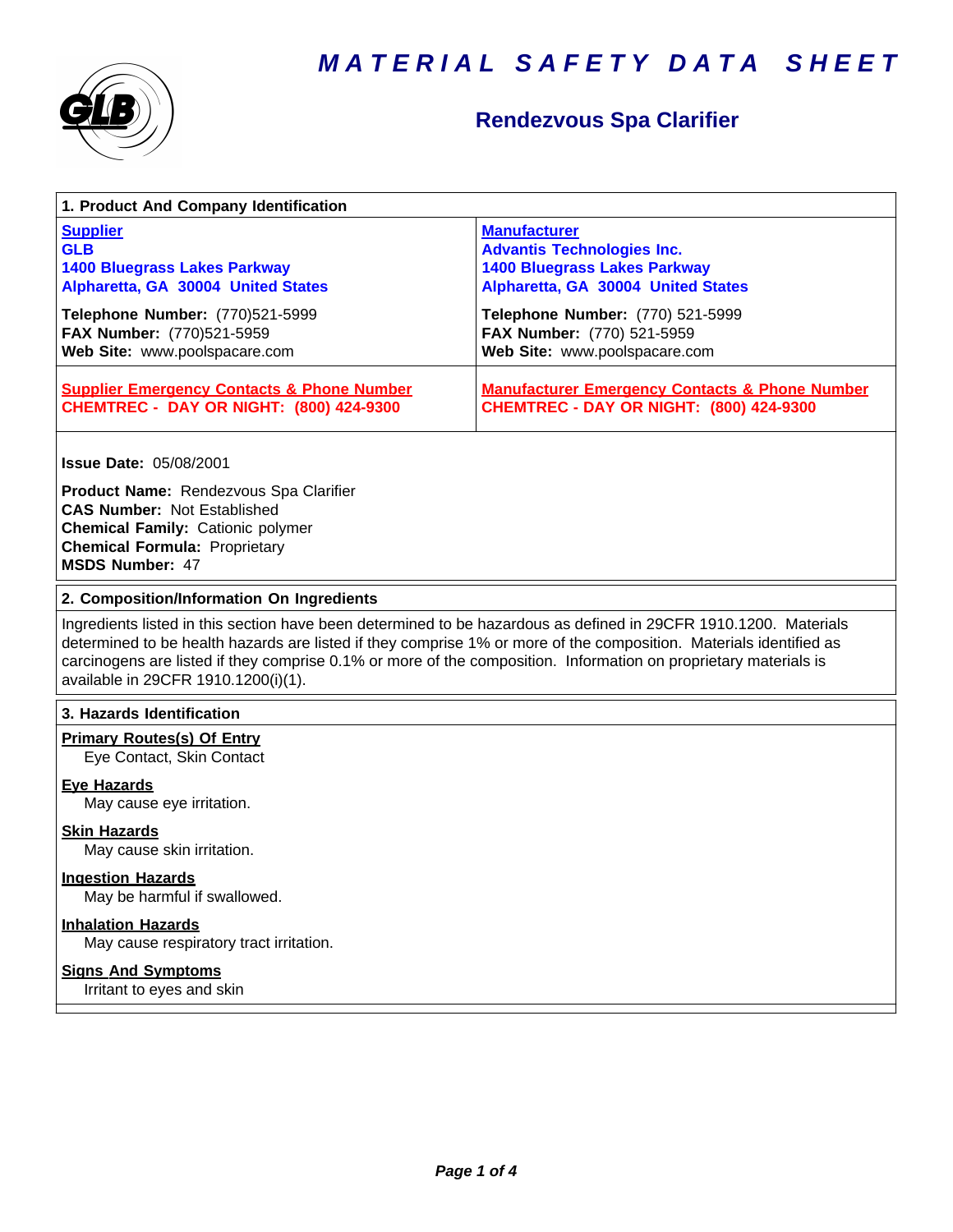# *MATERIAL SAFETY DATA SHEET*

### **Rendezvous Spa Clarifier**

#### **3. Hazards Identification - Continued**

#### **First Aid (Pictograms)**



#### **4. First Aid Measures**

#### **Eye**

In case of contact, hold eyelids apart and immediately flush eyes with plenty of water for at least 15 minutes.

#### **Skin**

Wash affected areas with soap and water.

#### **Ingestion**

Drink two glasses of water. Contact a physician or poison control.

#### **Inhalation**

If inhaled, remove to fresh air.

#### **Fire Fighting (Pictograms)**



#### **5. Fire Fighting Measures**

**Flash Point:** n/a°F

#### **Extinguishing Media**

Use the appropriate extinguishing media for the surrounding fire.

#### **6.Accidental ReleaseMeasures**

Contain and/or absorb spill with inert material (e.g. sand, vermiculite).

#### **7. Handling And Storage**

#### **Handling And Storage Precautions**

Keep out of reach of children.

#### **Handling Precautions**

Avoid contact with skin and clothing.

#### **Storage Precautions**

Keep out of reach of children.

#### **Work/Hygienic Practices**

Use safe chemical handling procedures suitable for the hazards presended by this material.

#### **Protective Clothing (Pictograms)**

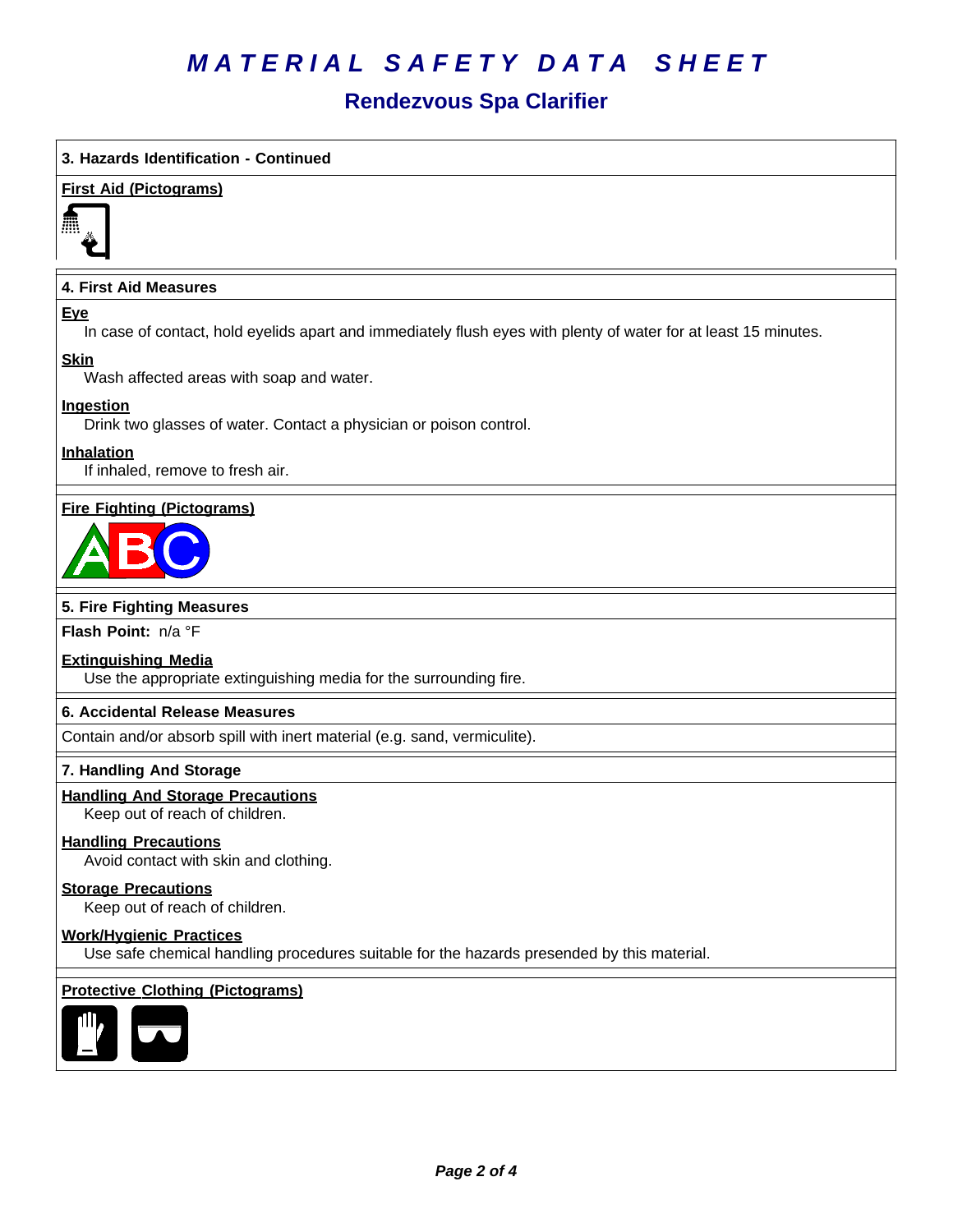# *MATERIAL SAFETY DATA SHEET*

### **Rendezvous Spa Clarifier**

| 8. Exposure Controls/Personal Protection                                                                                                                                                                                                                                                                                                   |
|--------------------------------------------------------------------------------------------------------------------------------------------------------------------------------------------------------------------------------------------------------------------------------------------------------------------------------------------|
| <b>Engineering Controls</b><br>Local exhaust acceptable. Special exhaust not required                                                                                                                                                                                                                                                      |
| <b>Eve/Face Protection</b><br>Safety glasses with side shields or goggles recommended.                                                                                                                                                                                                                                                     |
| <b>Skin Protection</b><br>Chemical-resistant gloves.                                                                                                                                                                                                                                                                                       |
| <b>Respiratory Protection</b><br>None normally required.                                                                                                                                                                                                                                                                                   |
| 9. Physical And Chemical Properties                                                                                                                                                                                                                                                                                                        |
| <b>Appearance</b><br><b>Blue Liquid</b>                                                                                                                                                                                                                                                                                                    |
| Odor<br>None                                                                                                                                                                                                                                                                                                                               |
| <b>Chemical Type: Mixture</b><br><b>Physical State: Liquid</b><br>Melting Point: n/a °F<br>Boiling Point: 212 °F<br>Specific Gravity: 1.02-1.2<br><b>Molecular Weight: Proprietary</b><br>Packing Density: Not Determined<br>Vapor Pressure: Not Determined<br>pH Factor: 3-5<br>Solubility: Soluble in water<br>Viscosity: Not Determined |
| 10. Stability And Reactivity                                                                                                                                                                                                                                                                                                               |
| <b>Stability: Stable</b><br>Hazardous Polymerization: will not occur                                                                                                                                                                                                                                                                       |
| <b>Incompatible Materials</b><br><b>Strong Oxidizers</b>                                                                                                                                                                                                                                                                                   |
| 11. Toxicological Information                                                                                                                                                                                                                                                                                                              |
| No Data Available                                                                                                                                                                                                                                                                                                                          |
| 12. Ecological Information                                                                                                                                                                                                                                                                                                                 |
| No Data Available                                                                                                                                                                                                                                                                                                                          |
| 13. Disposal Considerations                                                                                                                                                                                                                                                                                                                |
| Refer to applicable local, state and federal regulations as well as industry standards.                                                                                                                                                                                                                                                    |
| 14. Transport Information                                                                                                                                                                                                                                                                                                                  |
| <b>Proper Shipping Name</b>                                                                                                                                                                                                                                                                                                                |

NOT REGULATED